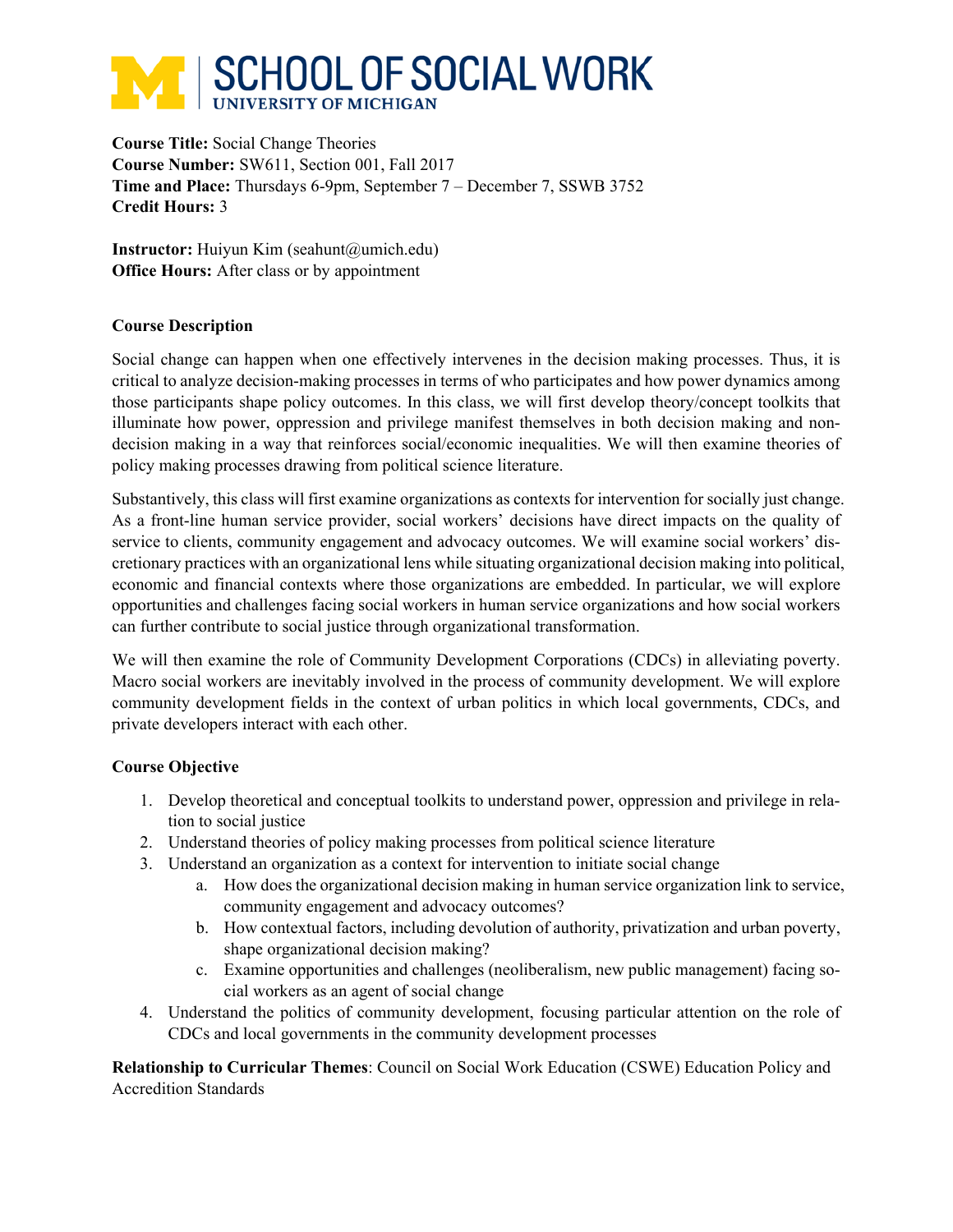- *Social Justice and Social Change*: we will cover empirical and theoretical literature that document socially just organizational, community, and societal structures and processes. Social change theories and strategies will be presented that demonstrate how we move toward a more socially just society.
- *Multiculturalism and Diversity*: we will examine theory and research about oppressed and at-risk populations, and the impact that community, organizational and societal functioning has on the well-being of these groups.
- *Promotion, Prevention, Treatment, and Rehabilitation*: we will discuss programs and systemic interventions to prevent stress and oppression of individuals, families, and groups and enhance their quality of life and well-being. The role of
- *Behavioral and Social Sciences Research*: we will examine organizational, community, and societal theories that are presented in order to analyze the impact that the social environment has on individuals, families and groups.
- *Social Work Ethics and Values*: This course will address ethical and value issues related to working with organizations, communities, and societal structures and processes. The NASW Code of Ethics and other professional codes will be used to inform practice in this area. Examples of ethical and value related issues will include: the social worker's responsibility to promote the general welfare of society by preventing and eliminating discrimination, ensuring equal access to resources, expanding choices and opportunities for all persons, encouraging informed participation by the public. In addition, issues related to organizations will be covered, such as preventing discrimination in the work place, improving agency policies and procedures, and increasing the effectiveness and efficiency of organizations.

**Privilege, Oppression, Diversity and Social Justice (PODS)**: This course integrates PODS content and skills with a special emphasis on the identification of theories, practice and/or policies that promote social justice, illuminate injustices and are consistent with scientific and professional knowledge. Through the use of a variety of instructional methods, this course will support students to develop a vision of social justice, learn to recognize and reduce mechanisms that support oppression and injustice, work toward social justice processes, apply intersectionality and intercultural frameworks, and strengthen critical consciousness, self-knowledge and self-awareness to facilitate PODS learning.

**Course Design**: The format is a mix of lecture and seminar, including student-facilitated discussions of the assigned readings and in-class presentations.

# **Grade**

The overall grade for the course will be based on the following:

- 1. Weekly Response to Readings (15% of grade):
- 2. In class presentation (15% of grade)
- 3. Critical Review (30% of grade)
- 4. Organizational Analysis and Social Change through Organizational Transformation (40% of grade)

# Grading: A 100 point system is used.

A 95-100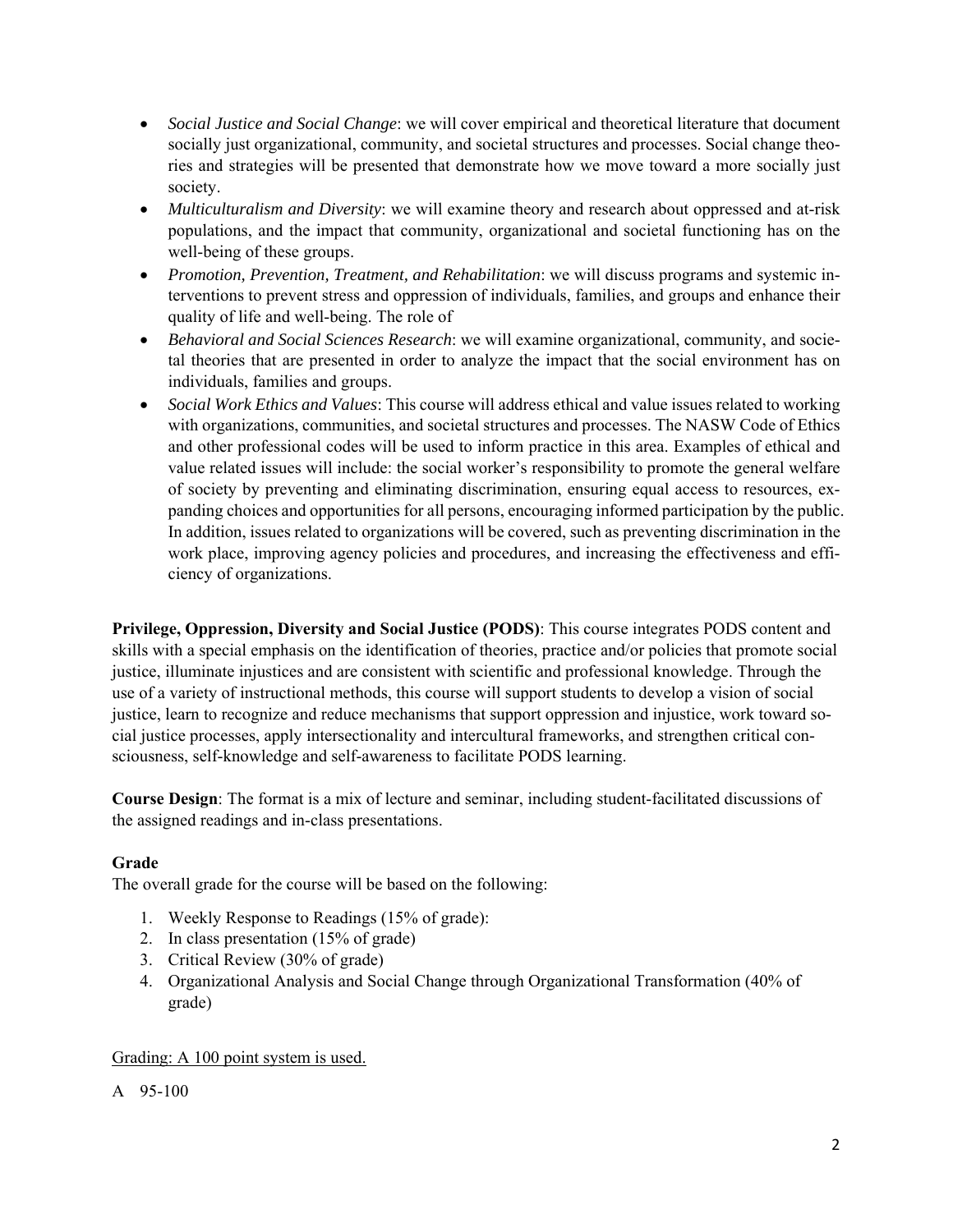A- 91-94

- B+ 87-90
- B 84-86
- B- 81-83
- C+ 77-80
- C 74-76
- C- 70-73

"A" is given for exceptional performance and mastering of the material

"B" is given to students who demonstrate mastery of the material

"C" is awarded when mastery of the material is minimal

"D" indicates deficiency and carriers no credit

"E" indicates failure and carries no credit

**Submitting written assignments:** The written assignments should be submitted on the due date, no later than 12:00 midnight. You can submit assignments electronically on the course Canvas website.

### **Course Schedule and Readings**

**September 7 INTRODUCTION September 14 THEORETICAL/CONCEPTUAL FOUNDATION 1: POWER AND OPPRESSION**

### Objectives:

1. Develop theoretical and conceptual toolkits to understand power, oppression and privilege in relation to social justice

### Readings:

- Mosse, David. 2010. "A Relational Approach to Durable Poverty, Inequality and Power." *The Journal of Development Studies* 46 (7): 1156-1178.
- Mullaly, Bob. 2010. "Oppression: An Overview." 34-66 in *Challenging Oppression and Confronting Privilege*." 2nd ed. Don Mills: Oxford University Press.
- Hill, Michael, and Frédéric Varone. 2017. "Theories of Power and the Policy Process." 24-53 in *The Public Policy Process*. 7th ed. Abingdon: Routledge.
- Garrow, Eve E., and Yeheskel Hasenfeld. 2016. "When Professional Power Fails: A Power Relations Perspective." *Social Service Review* 90 (3): 371-402.

### Recommended:

Lukes. 2005. "Power: A Radical View." 14-59 in *Power: A Radical View*. 2nd ed. New York: Palgrave Macmillan.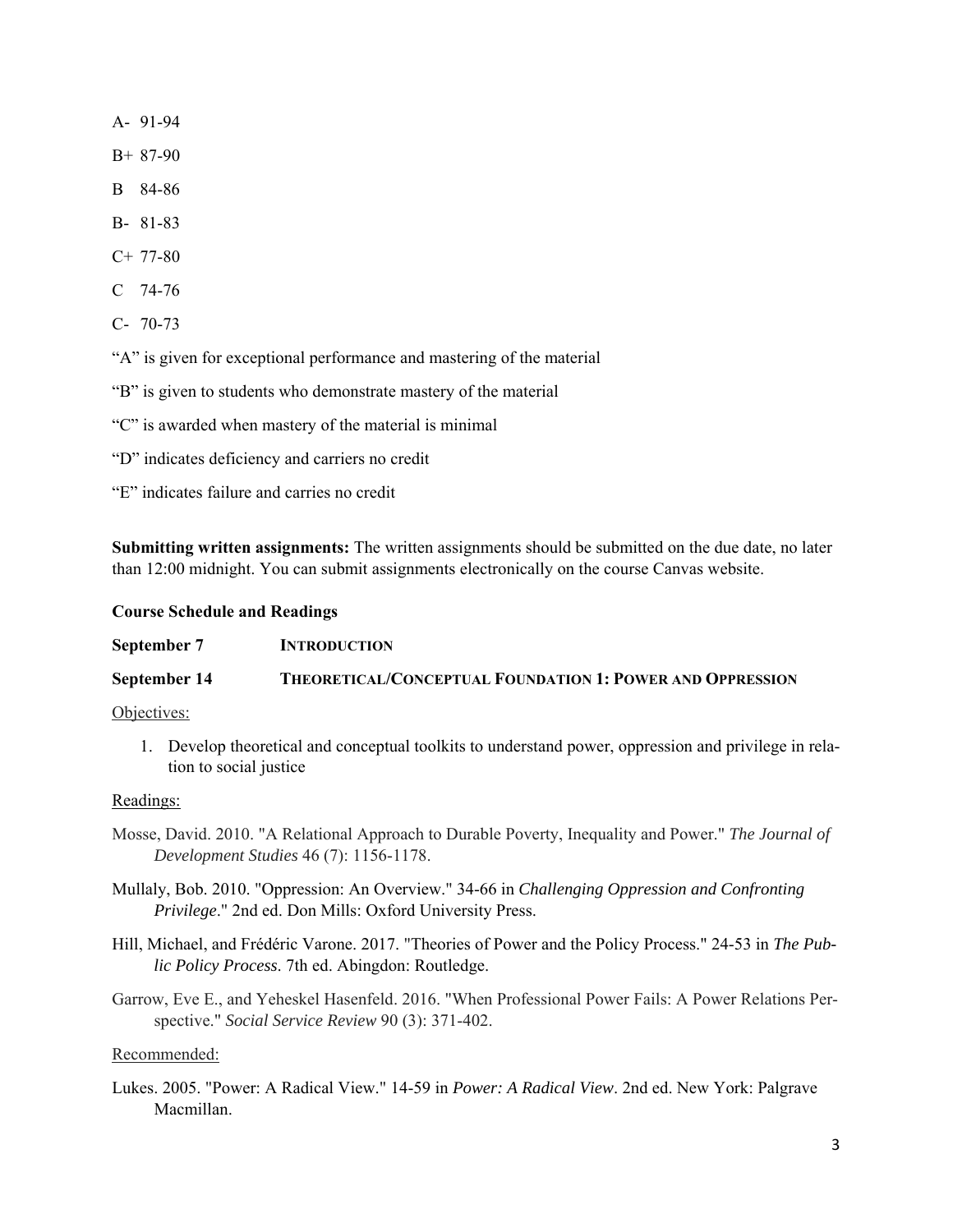# **September 21 THEORETICAL/CONCEPTUAL FOUNDATION 2: THEORY OF SOCIAL CHANGE**

### Objectives:

- 1. Develop theoretical and conceptual toolkits to understand power, oppression and privilege in relation to social justice
- 2. Understand theories of policy making processes from political science literature

### Readings:

- Hill, Michael, and Frédéric Varone. 2017. "Policy and Politics." 141-163 in *The Public Policy Process*. 7th ed. Abingdon: Routledge.
- Mullaly, Bob. 2010. "Oppression at the Structural Level." 126-159 in *Challenging Oppression and Confronting Privilege*. 2nd ed. Don Mills: Oxford University Press.
- Mullaly, Bob. 2010. "Anti-Oppressive Social Work at the Structural Level and Selected Principles of Anti-Oppressive Social Work." 259-286 in *Challenging Oppression and Confronting Privilege*. 2nd ed. Don Mills: Oxford University Press.
- Brady, Shane R., and Mary Katherine O'Connor. 2014. "Understanding How Community Organizing Leads to Social Change: The Beginning Development of Formal Practice Theory." *Journal of Community Practice* 22 (1): 210-228.

### **September 28 THEORETICAL/CONCEPTUAL FOUNDATION 3: THEORIES OF THE POLICY PROCESS**

### Objectives:

1. Develop theoretical and conceptual toolkits to understand power, oppression and privilege in relation to social justice

### Readings:

- Mettler, Suzanne, and Mallory Sorelle. 2014. "Policy Feedback Theory." 151-181 in *Theories of the Policy Process*, edited by Paul A. Sabatier and Christopher M. Weible. 3rd ed. Boulder: Westview Press.
- Jenkins-Smith, Hank C., Daniel Nohrstedt, Christopher M. Weible, and Paul A. Sabatier. 2014. "The Advocacy Coalition Framework: Foundations, Evolution, and Ongoing Research." 183-223 in *Theories of the Policy Process*, edited by Paul A. Sabatier and Christopher M. Weible. 3rd ed. Boulder: Westview Press.
- Berry, Frances Stokes, and William D. Berry. 2014. "Innovation and Diffusion Models in Policy Research." 307-359 in *Theories of the Policy Process*, edited by Paul A. Sabatier and Christopher M. Weible. 3rd ed. Boulder: Westview Press.
- Andrews, Kenneth T., and Bob Edwards. 2004. "Advocacy Organizations in the US Political Process." *Annual Review of Sociology* 30: 479-506.

# **October 5 ORGANIZATIONAL DECISION MAKING IN CONTEXT 1**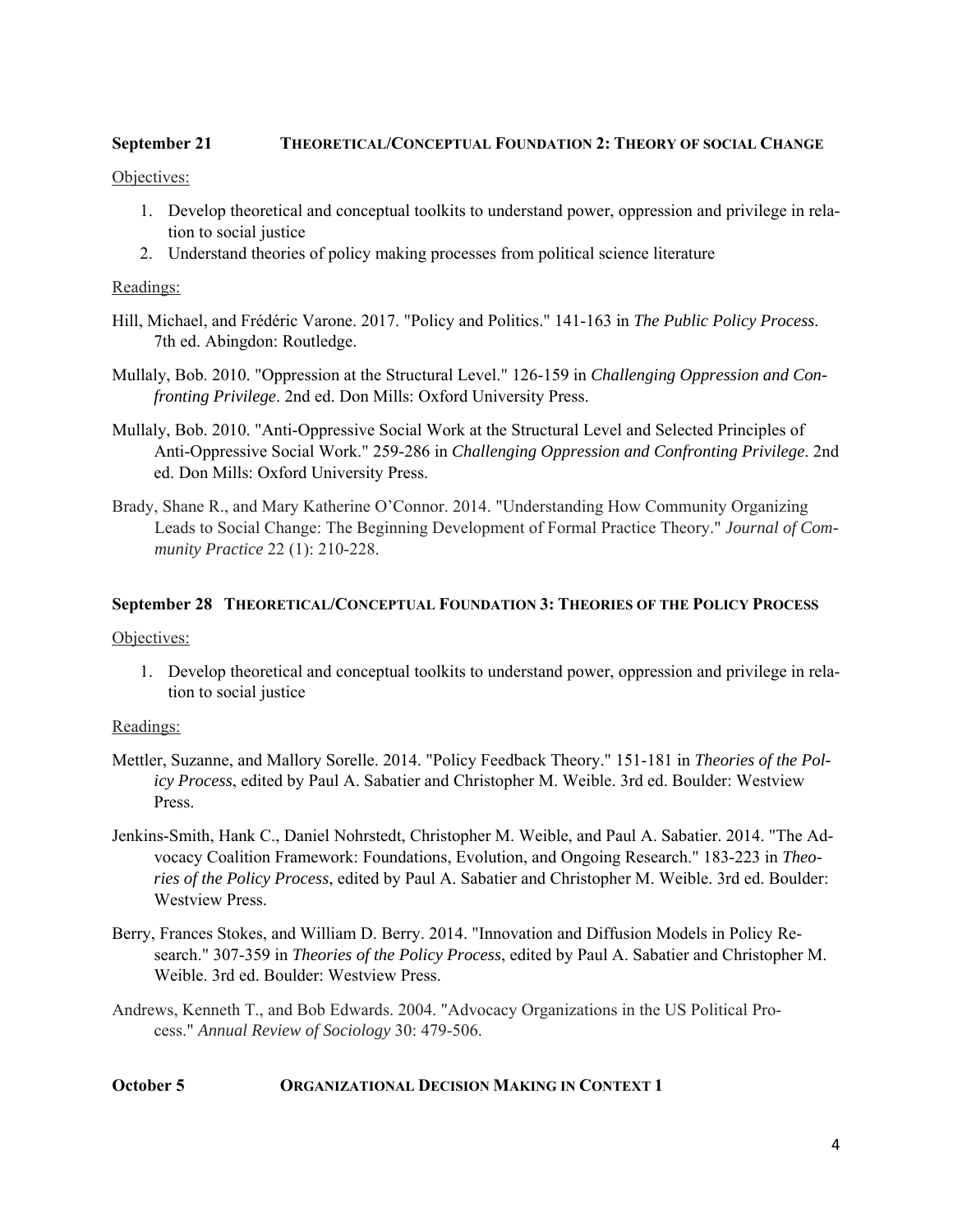# Objectives:

- 1. Understand theoretical approaches to human service organizations
- 2. Identify contextual factors, including devolution of authority, privatization and urban poverty, which shape organizational decisional making

### Readings:

- Garrow, Eve, and Yeheskel Hasenfeld. 2010. "Theoretical Approaches to Human Service Organizations." 33-57 in *Human Service As Complex Organizations*, edited by Yeheskel Hasenfeld. 2nd ed. Thousand Oaks: Sage.
- Gray, Mel, Mitchell Dean, Kylie Agllias, Amanda Howard, and Leanne Schubert. 2015. "Perspectives on Neoliberalism for Human Service Professionals." *Social Service Review* 89 (2): 368-392.
- Spitzmueller, Matthew C. 2016. "Negotiating Competing Institutional Logics at the Street Level: An Ethnography of a Community Mental Health Organization." *Social Service Review* 90 (1): 35-82.
- Lindhorst, Taryn, and Julianna D. Padgett. 2005. "Disjunctures for Women and Frontline Workers: Implementation of the Family Violence Option." *Social Service Review* 79 (3): 405-429.

# **October 12 ORGANIZATIONAL DECISION MAKING IN CONTEXT 2: ADVOCACY AND COMMUNITY ENGAGEMENT OUTCOMES**

### Objectives:

- 1. How does the organizational decision making in human service organization link to service, community engagement and advocacy outcomes?
- 2. Identify strategies how social workers can effectively intervene in the policymaking system

### Readings:

- Mosley, Jennifer. 2013. "Recognizing New Opportunities: Reconceptualizing Policy Advocacy in Everyday Organizational Practice." *Social Work* 58 (3): 231-239.
- Hasenfeld, Yeheskel, and Eve E. Garrow. 2012. "Nonprofit Human-Service Organizations, Social Rights, and Advocacy in a Neoliberal Welfare state." *Social Service Review* 86 (2): 295-322.
- Powell, Thomas J., Eve Garrow, Michael R. Woodford, and Brian Perron. 2013. "Policymaking Opportunities for Direct Practice Social Workers in Mental Health and Addiction Services." *Advances in Social Work* 14 (2): 367-378.
- Lane, Shannon R., and Nancy A. Humphreys. 2011. "Social Workers in Politics: A National Survey of Social Work Candidates and Elected Officials." *Journal of Policy Practice* 10 (3): 225-244.
- Brodkin, Evelyn Z. 2010. "Human Service Organizations and the Politics of Practice." 61-78 in *Human Service As Complex Organizations*, edited by Yeheskel Hasenfeld. 2nd ed. Thousand Oaks: Sage.

# **October 19 COMMUNITY DEVELOPMENT AND COMMUNITY-BASED ORGANIZATIONS 1**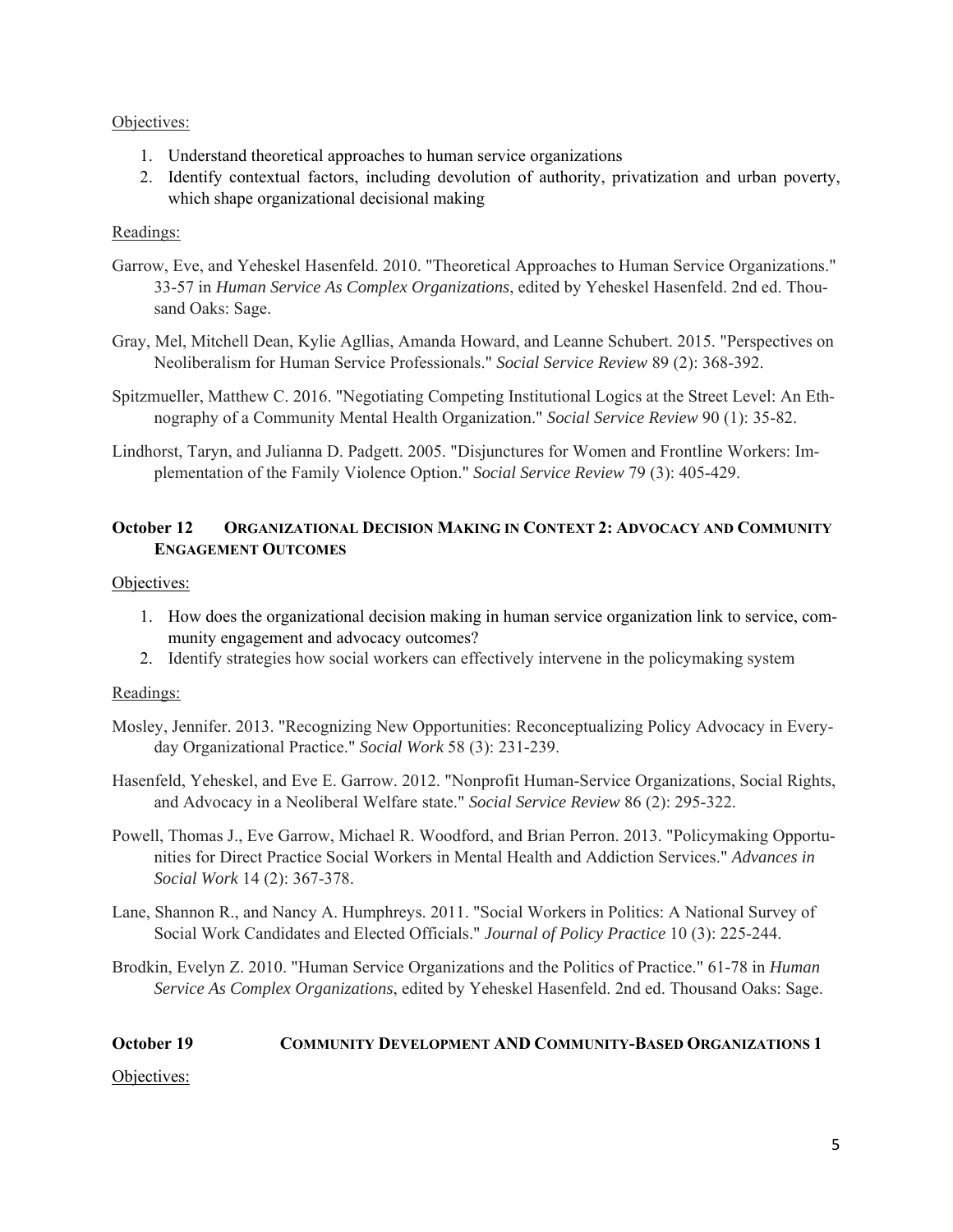- 1. Identify multiple actors in the field of community development and examine how those actors interact with each other
- 2. Examine the role CDCs in the field of community development

# Readings:

- Thomas, June Manning. 2015. "Redevelopment in Detroit: Spatial Evolution." 51-74 in *Mapping Detroit: Land, Community, and Shaping a City*. Detroit: Wayne State University Press.
- Yin, Jordan S. 1998. "The Community Development Industry System: A Case Study of Politics and Institutions in Cleveland, 1967–1997." *Journal of Urban Affairs* 20 (2): 137-157.
- Frisch, Michael, and Lisa J. Servon. 2006. "CDCs and the Changing Context for Urban Community Development: A Review of the Field and the Environment." *Community Development* 37 (4): 88-108.
- Galster, Gerge, Diane K. Levy, Noah Sawyer, Kenneth Temkin, and Christopher Walker. 2004. *The Impact of Community Development Corporations on Urban Neighborhoods.* Washington, D.C.: The Urban Institute.

# **October 26 COMMUNITY DEVELOPMENT AND COMMUNITY-BASED ORGANIZATIONS 2**

### Objectives:

- 1. Identify multiple actors in the field of community development and examine how those actors interact with each other
- 2. Examine the role CDCs in the field of community development

# Readings:

- Mayer, Neil and Langley Keyes. 2005. *City Government's Role in the Community Development System*. Washington, DC: Urban Institute.
- Glickman, Norman J., and Lisa J. Servon. 1998. "More than Bricks and Sticks: Five Components of Community Development Corporation Capacity." *Housing Policy Debate* 9 (3): 497-539.
- Sites, William, Robert J. Chaskin, and Virginia Parks. 2007. "Reframing Community Practice for the 21st century: Multiple Traditions, Multiple Challenges." *Journal of Urban Affairs* 29 (5): 519-541.
- Brown, Peter Hendee. 2015. "Developers and the Community." 278-299 in *How Real Estate Developers Think*. Philadelphia: University of Pennsylvania Press.

# **November 2 URBAN POLITICS AND URBAN POVERTY 1**

### Objectives:

1. Understand how urban politics influence urban poverty and local safety net

# Readings:

Marwell, Nicole P. 2009. "Formal Organizations and the Problem of Social Order in the City." 1-32 in *Bargaining for Brooklyn: Community Organizations in the Entrepreneurial City*. Chicago: University of Chicago Press.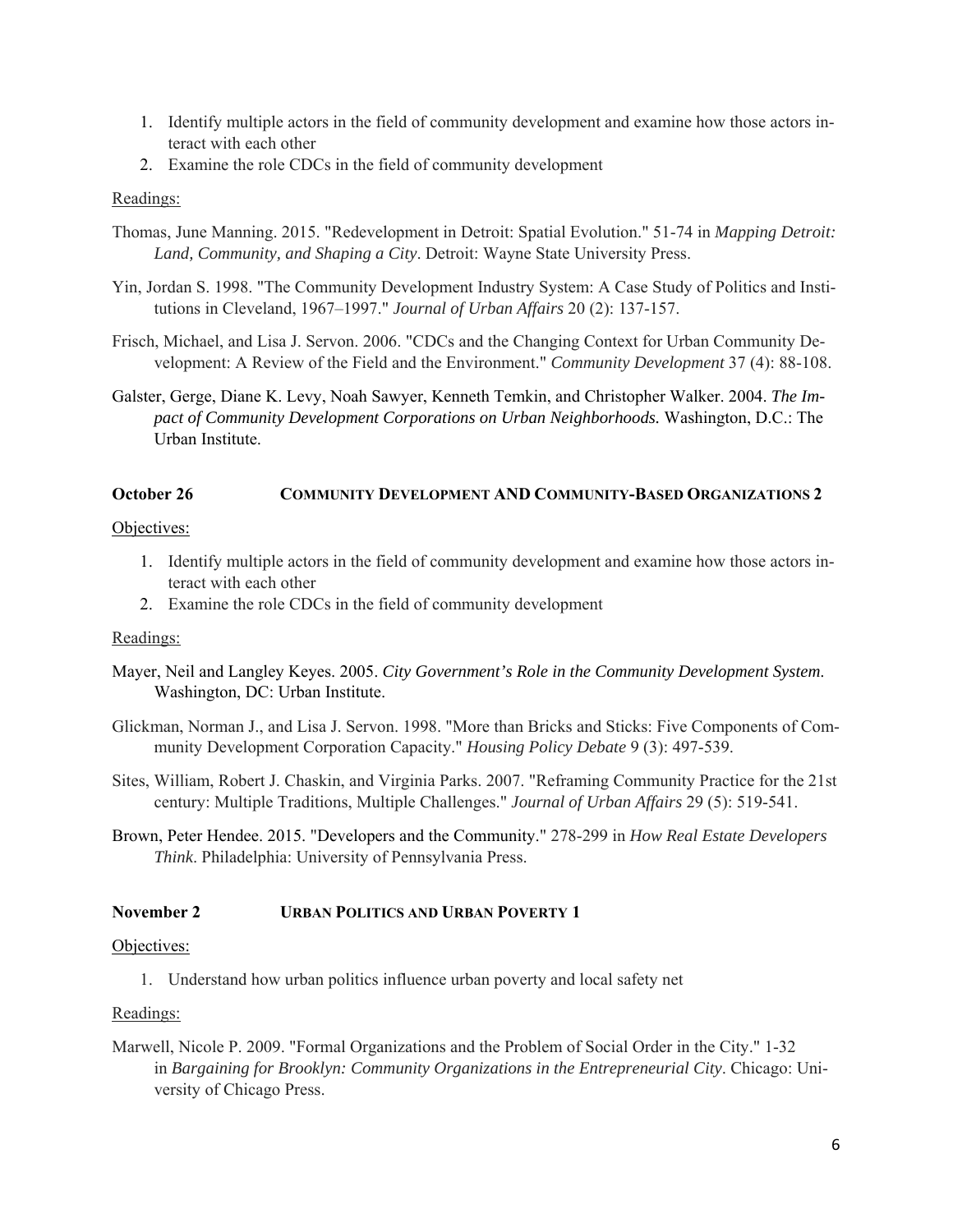- Marwell, Nicole P. 2009. "A Voice in Politics." 95-148 in *Bargaining for Brooklyn: Community Organizations in the Entrepreneurial City*. Chicago: University of Chicago Press.
- Allard, Scott. 2017. "The Local Safety Net Response." 101-144 in *Places in need: The Changing Geography of Poverty*. New York: Russell Sage Foundation.
- Allard, Scott. 2017. "Understanding Metropolitan Social Service Safety Nets." 145-176 in *Places in need: The Changing Geography of Poverty*. New York: Russell Sage Foundation.
- Garrow, Eve E. 2012. "Does Race Matter in Government Funding of Nonprofit Human Service Organizations? The Interaction of Neighborhood Poverty and Race." *Journal of Public Administration Research and Theory* 24 (2): 381-405.

### **November 9 URBAN POLITICS AND URBAN POVERTY 2**

### Objectives:

1. Understand how urban politics influence urban poverty

### Readings:

- Marwell, Nicole P., and Michael McQuarrie. 2013. "People, Place, and System: Organizations and the Renewal of Urban Social Theory." *The ANNALS of the American Academy of Political and Social Science* 647 (1): 126-143.
- Levine, Jeremy R. 2017. "The Paradox of Community Power: Cultural Processes and Elite Authority in Participatory Governance." *Social Forces* 95(3): 1155-1179.
- Desmond, Matthew, and Monica Bell. 2015. "Housing, Poverty, and the Law." *Annual Review of Law and Social Science* 11: 15-35.
- Basolo, Victoria, and Corianne P. Scally. 2008. "State innovations in affordable housing policy: Lessons from California and New Jersey." *Housing Policy Debate* 19 (4): 741-774.

### **November 16 SOCIAL CHANGE IN DECLINING CITY: DETROIT AS A CASE STUDY**

### Readings:

- Alperowitz, Gar, and Steve Dubb. 2015. "A Community Wealth-Building Vision for Detroit—and Beyond." 183-200 in *Reinventing Detroit: The Politics of Possibility,* edited by Michael Peter Smith and L. Owen Kirkpatrick. New Brunswick: Transaction Publishers.
- Fasenfest, David. 2015. "The Cooperative City: New Visions for Urban Futures." 201-218 in *Reinventing Detroit: The Politics of Possibility,* edited by Michael Peter Smith and L. Owen Kirkpatrick. New Brunswick: Transaction Publishers.
- Marcuse, Peter. 2015. "Which Way, "Detroit"?" 219-237 in *Reinventing Detroit: The Politics of Possibility,* edited by Michael Peter Smith and L. Owen Kirkpatrick. New Brunswick: Transaction Publishers.
- Stoecker, Randy. 1997. "The CDC model of urban redevelopment: A critique and an alternative." *Journal of Urban Affairs* 19 (1): 1-22.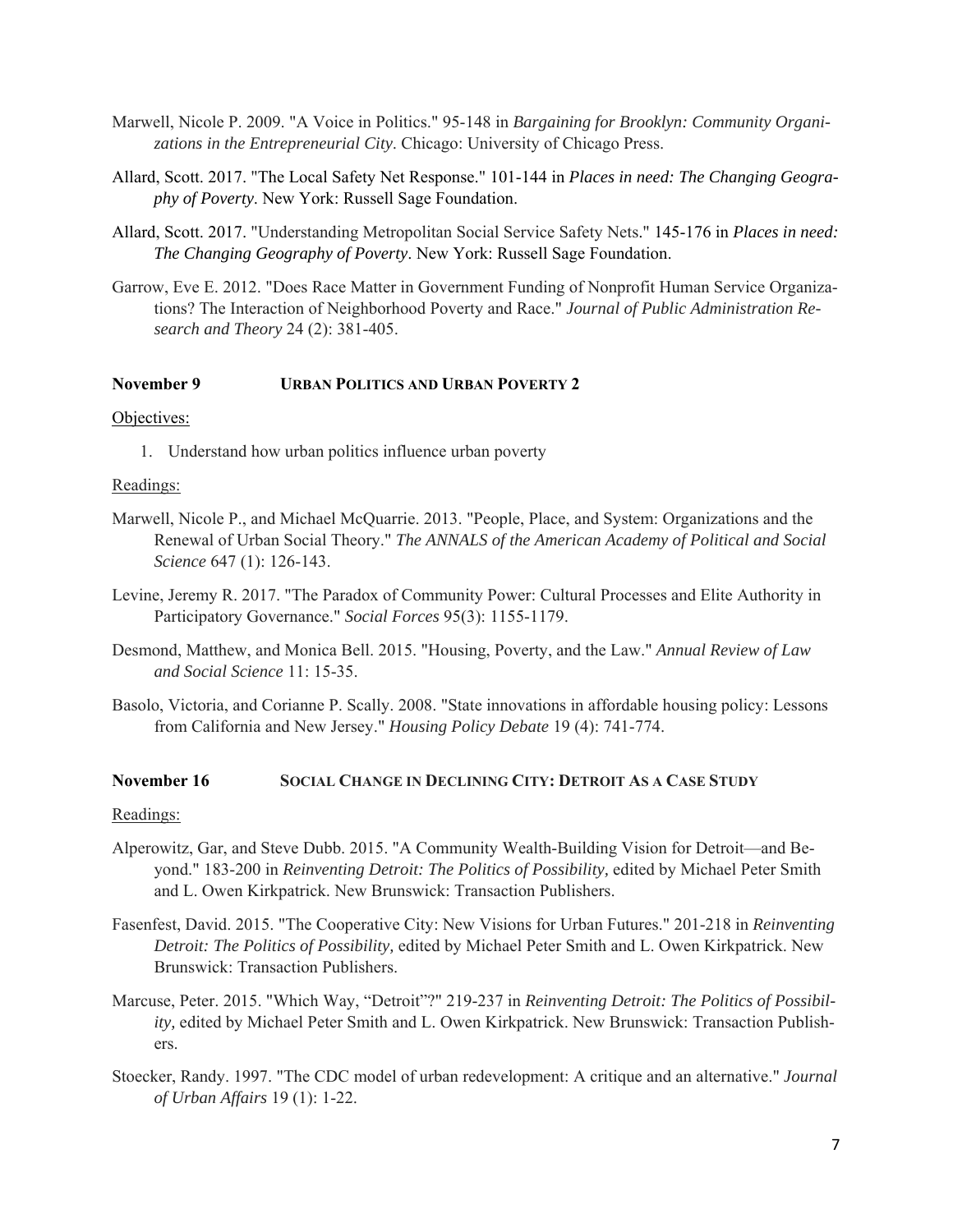| November 23 | Thanksgiving day: No class                                                                                         |
|-------------|--------------------------------------------------------------------------------------------------------------------|
| November 30 | <b>PROJECT PRESENTATIONS 1: Organizational Analysis and Social Change</b><br>through Organizational Transformation |
| December 7  | <b>PROJECT PRESENTATIONS 2: Organizational Analysis and Social Change</b><br>through Organizational Transformation |

# **Course Assignment**

# **Class participation/Weekly Response to Readings (15 point):**

- You should post your response to the Canvas by every Wednesday Midnight. Response should address at least two assigned readings.
- Response should include common themes emerging from those readings, how those readings complement each other, and reflection on your field/life experience.
- Length of response is limited to 500 words.
- Students leading discussions will incorporate those responses in their presentation and discussion.
- You are valuable source of learning opportunities to others

# **In Class Presentation (15 point)**: Two presentations of assigned readings

- Please sign up for two presentations of assigned readings using the following link: https://docs.google.com/spreadsheets/d/1YLh49xfP2SerMjNNi2lJrjaDLNyzykouN‐ wzvTVX62O0/edit#gid=880249665
- Presenters should focus on fostering critical conversation around the week's readings.

# **Critical Review (30 points):**

- Select a book on a social issue that is of interest to you and that is national in scope (e.g., poverty, inequality, immigration, lone-parents, low-wage workers, childhood poverty, homelessness, education, health, culture and poverty, race, gender discrimination, issues around sexual orientation, criminal justice system)
- Critical Review (10 pages) should include: a) a statement of the issues being addressed; b) the theoretical approach used by the author(s); c) the key findings and evidence supporting them; and d) your critical assessment of the 1) theoretical approach and 2) evidence supporting the author's conclusions.
- Refer to a theory or theories discussed in class in your critique of the author's theoretical approach (part d) to answer the following questions: 1) what potential causes or consequences of the social issue or problem are highlighted by the author's theoretical approach? 2) What does the author's theoretical approach mask or fail to consider? 3) What additional theory or theories from class could usefully be applied to the social issue or problem to increase understanding of its causes or consequences?
- Exemplary book review: Tadeo Weiner Davis, review of *Making Immigrant Rights Real: Nonprofits and the Politics of Integration in San Francisco*. By Els de Graauw. Ithaca, NY: Cornell University Press, 2016.
- Due: November 9th